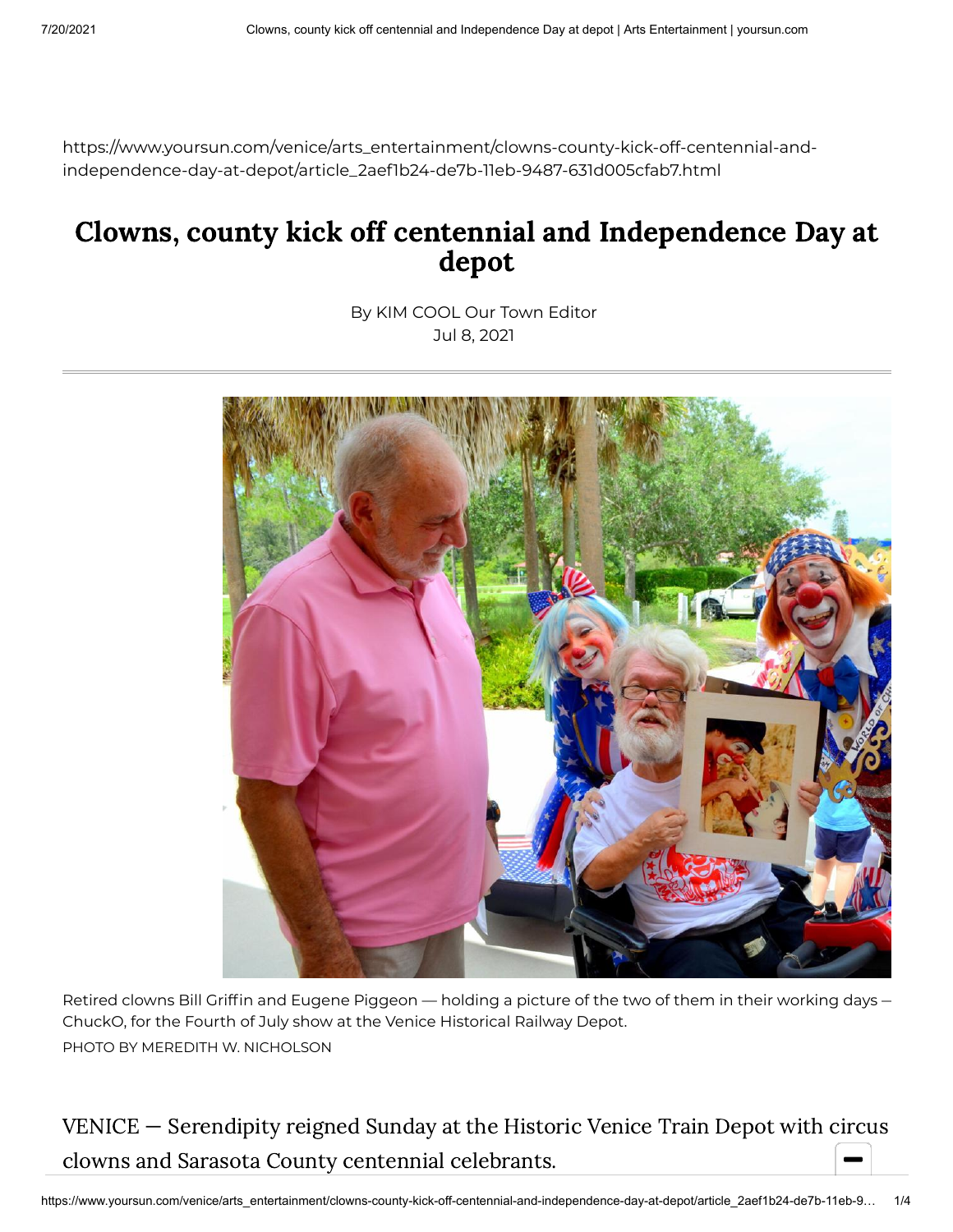Chuck Sidlow put together the entertaining afternoon at the Historic Venice Train Depot site on the Fourth of July.

He is one of the Ringling Circus superstars who will be honored in a former Ringling Circus train car at the Historic Venice Train Depot which is expected to open in the coming tourist season.

Featuring performers from The World of ChuckO, the All American Clown, and representatives of the Sarasota County Centennial Committee, the event kicked off Sarasota County's centennial celebration which began July 2 and the return to live programs by The World of ChuckO.

As the pandemic grew, residents of skilled nursing homes were shut off from their families and also any outside visitors or entertainment that might stimulate their cloistered lives.

Missing his visits to those patients  $-$  as much as they missed him and his entourage — Sidlow wasted no time in uniting some fellow clowns with wife Noriko as pianist and more in the creation of monthly online specials on the YouTube channel and the Facebook pages of Sidlow and Patron.

County Centennial Committee board member Frank Cassell addressed the packed crowd that enjoyed perfect weather at the depot Sunday afternoon. He spoke of additional centennial events coming up in the next several months as the county's birthday party rolls on until July 2, 2022.

Formerly known as Laughter Unlimited, The World of ChuckO is a 501 (c)(3) not-forprofit organization that brings a program of "history, mystery, magic, music mirth" and more to residents of nursing facilities and special needs group homes in the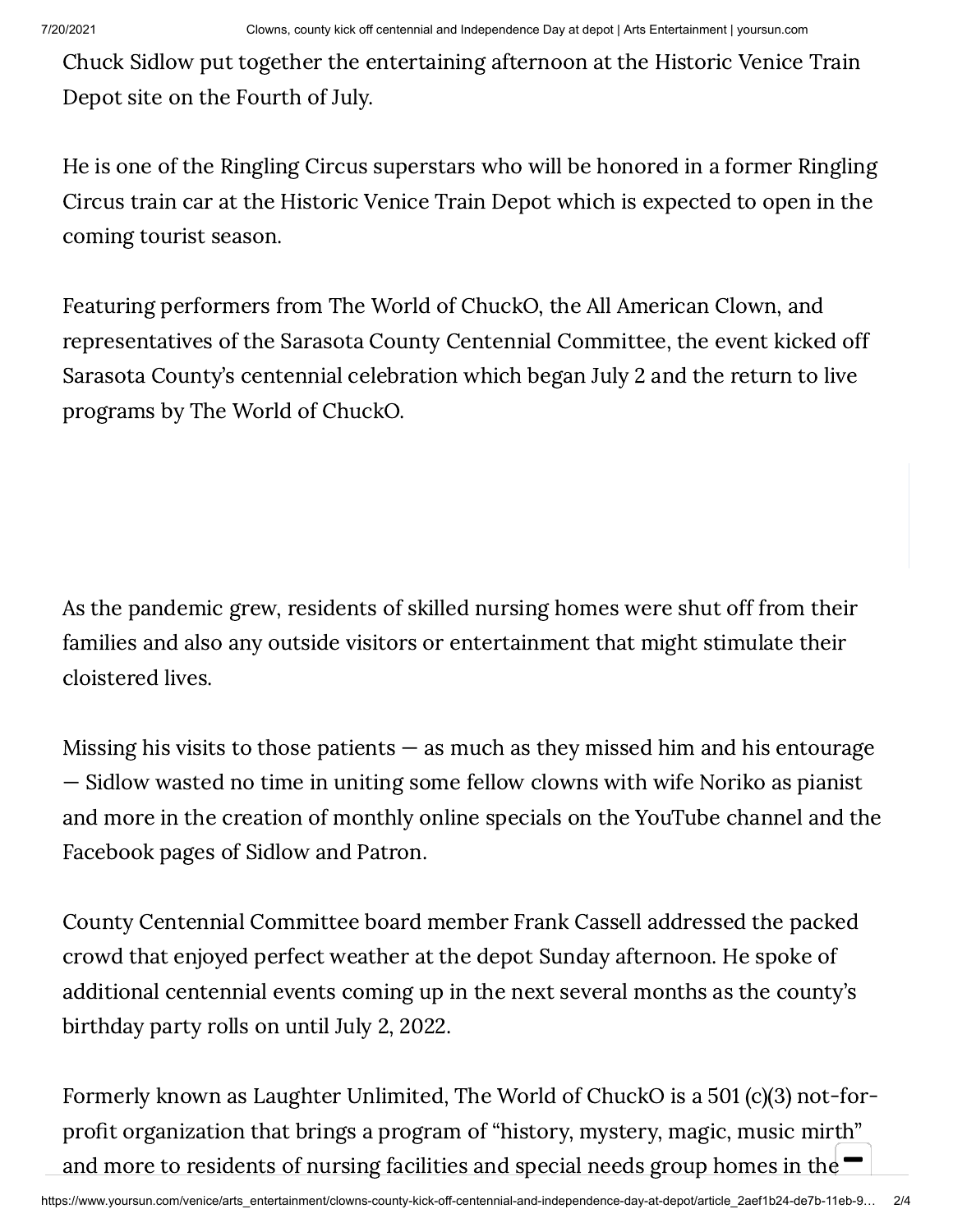community. As many of those residents have no local relatives, the monthly visits of the clowns was a life-altering and enhancing portion of their lives. When visits to these residents were halted by COVID-19, so was a bit of joy in their lives.

The Centennial Committee had been planning events for some three years, only to watch then be canceled by the pandemic.

On Sunday, not only was the weather perfect but so was the entertainment by singer and washboard musician Betty, Trumpet player Joe Bruno, 94, and his son, jazz musician Joe Jr. and all those wonderful clowns.

After graduating from the Ringling Circus Clown College at the age of 17 in 1977, Sidlow began a 20-year career with the Greatest Show on Earth, ending in Japan where he stayed for some 10 years as an entertainer. There, he met and married Noriko, who is a big part of this new enterprise. She plays piano and organ, is a gourmet cook and publicist.

Sharing the depot events with Sarasota County's centennial celebration was a natural that came together literally at the last minute but served to be a fine beginning for the centennial year and America's 245th birthday. That the afternoon weather was picture-postcard perfect made for a great event.

Sadly missing was the late Rollins Coakley, for whom the depot area was named Rollins Coakley Park. He also was a member of the Gunther Gebel-Williams statute committee and put together the original committees to save the depot and then to create a circus train car museum which is finally nearing completion after nearly 20 years and three committees, all under the Venice Area Historical Society.